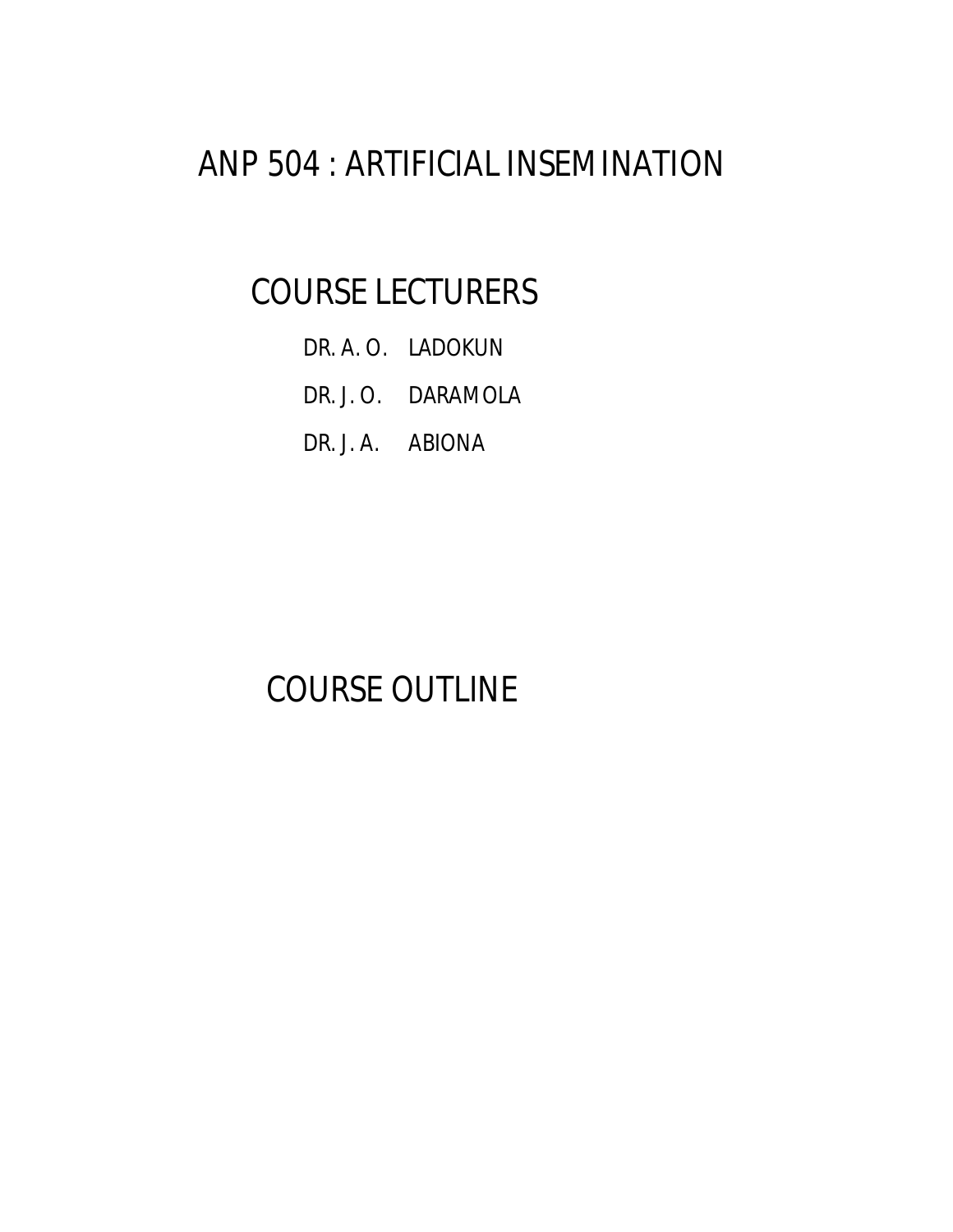# PART I

The Role of AI and Reproduction in Livestock Improvement

- 1. Advantages and Disadvantages of AI
- 2. Status and Development of AI
- 3. Basic Genetics of Cattle Breeding
- 4. Reproductive organs of the cow and their functions
- 5. Reproductive organs of the Bull and their functions

# PART II

Semen collection in Farm animals

- 6. Collection of semen from the bull
- 7. Collection of semen from the buck
- 8. Collection of semen from the Ram
- 9. Collection of semen from the Boar
- 10. Collection of semen from the Cock
- 11. Collection of semen from other farm animals

# PART III

Semen evaluation; Extenders; Frozen semen

12. Evaluation of semen for General consideration

- 13. Evaluation of semen for Appearance and viability
- 14. Evaluation of semen for Concentration/enumeration of spermatozoa
- 15. Evaluation of semen for Live-Dead (Vital) Staining
- 16. Evaluation of semen for Morphology
- 17. Evaluation of semen for other measurements
- 18. Extenders and extension of semen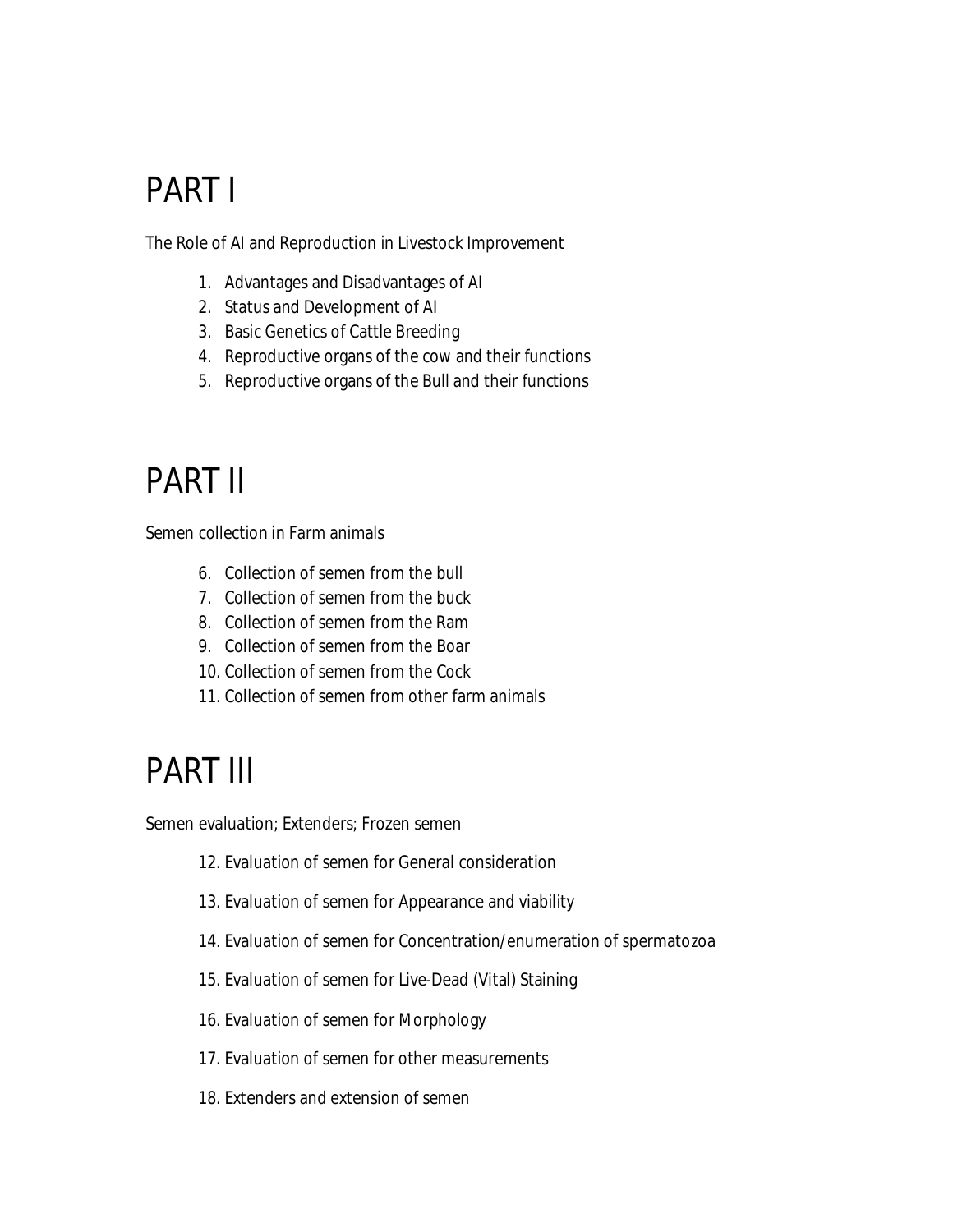- 19. Frozen semen; Cryogenic storage; Transportation; Handling
- 20. Custom freezing of semen

# PART IV

Insemination: Training, Pregnancy Determination and Reproductive Problems

- 21. How to inseminate Cattle, Sheep, Goat and Hens
- 22. Artificial Insemination of Beef cattle; Controlled estrus
- 23. Direct Herd service and herdsman-Instructor training
- 24. Pregnancy determination
- 25. Reproductive efficiency; Breeding problems; Conception rates

# PART V

Sire selection; Bull health and management; AI organizations; Employment opportunities

- 26. Selection of Sires for AI use
- 27. Bull management and care
- 28. Health requirements for Sires in AI use
- 29. The AI Business Organization
- 30. Records, Accounting, Regulations Pertaining to Registered Cattle
- 31. Carrier opportunities in the AI industry

# PART VI

AI of Dairy Goats and Other Farm Animals

- 32. AI of dairy Goats and Sheep
- 33. AI of other farm animals and additional species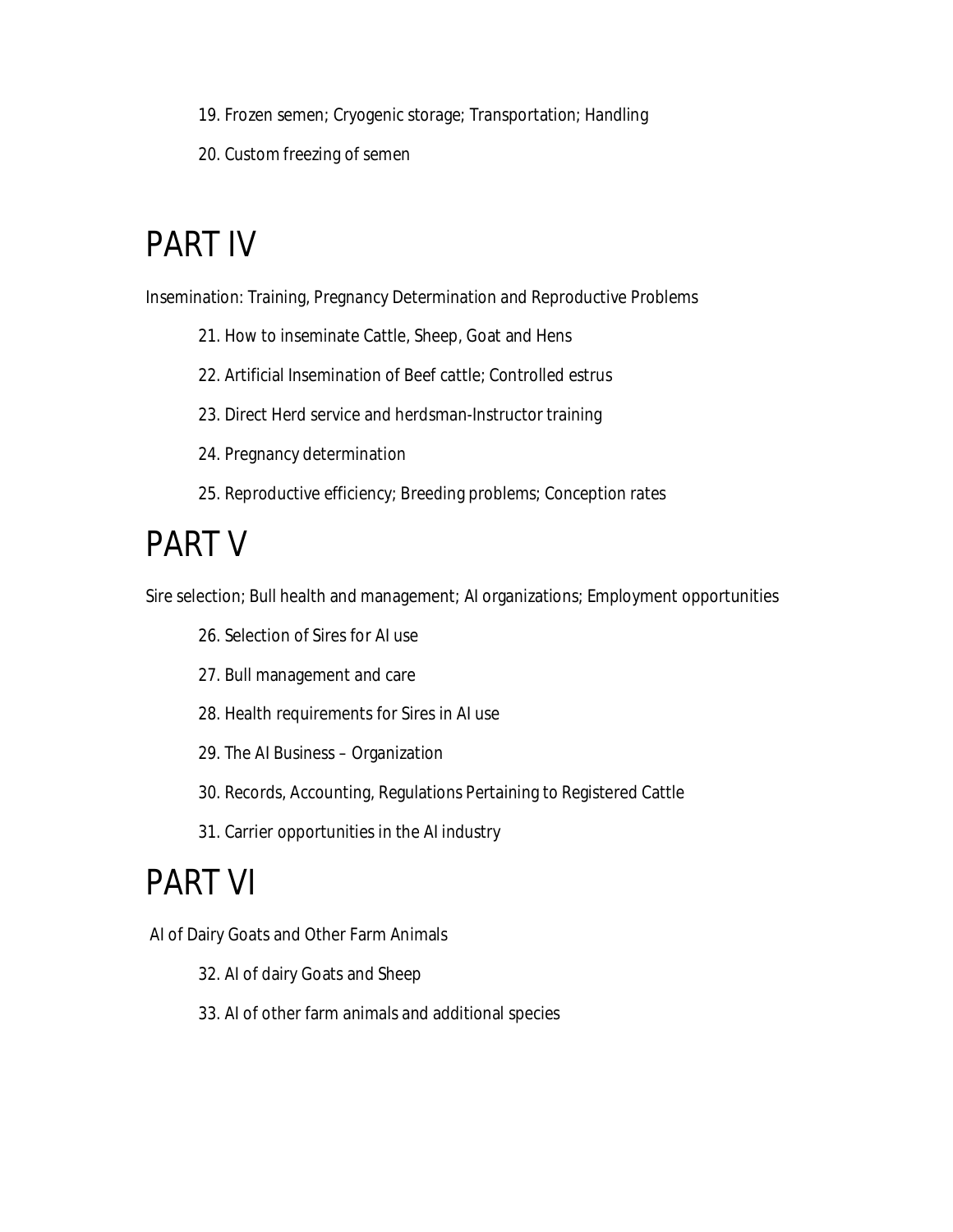### 1.0 Introduction

- 1.1 How it all began
- 1.2 AI Worldwide
- 1.3 Status of AI in Developing Courses
- 1.4 Status of AI in Developed economies
- 1.5 Advantages and Consideration of AI
- 1.6 Basic Genetics of Cattle Breeding
- 1.7 Reproductive organs of the Bull and their functions

### OBJECTIVES OF THIS INTRODUCTORY MODULE

- I. To become knowledgeable regarding the advantages and the disadvantages of AI
- II. To become familiar with the growth , development and present day activity of AI in the World
- III. To become familiar with the more important genetic principles influencing inheritance
- IV. To become familiar with the anatomy and physiological functions of the reproductive organs of the cow.
- V. To become familiar with the anatomy and physiological functions of the Bull

# PRACTICAL I

This practical session aims at identifying the various organs in the reproductive trait of Cow and Bull

## **PART II: SEMEN COLLECTION**

- 2.1 Collection of semen from the Bull
- 2.2 Collection of semen from the Goat Buck
- 2.3 Collection of semen from the Ram
- 2.4 Collection of semen from the Cock
- 2.5 Collection of semen from the Boar
- 2.6 Collection of semen from other farm animals (Rabbit Buck and Tom (Turkey))

# PRACTICAL II

This practical session is mainly practice of semen collection in Bull, Goat Buck, Ram, Cock, Boar and other farm animals (Tom and Rabbit Buck)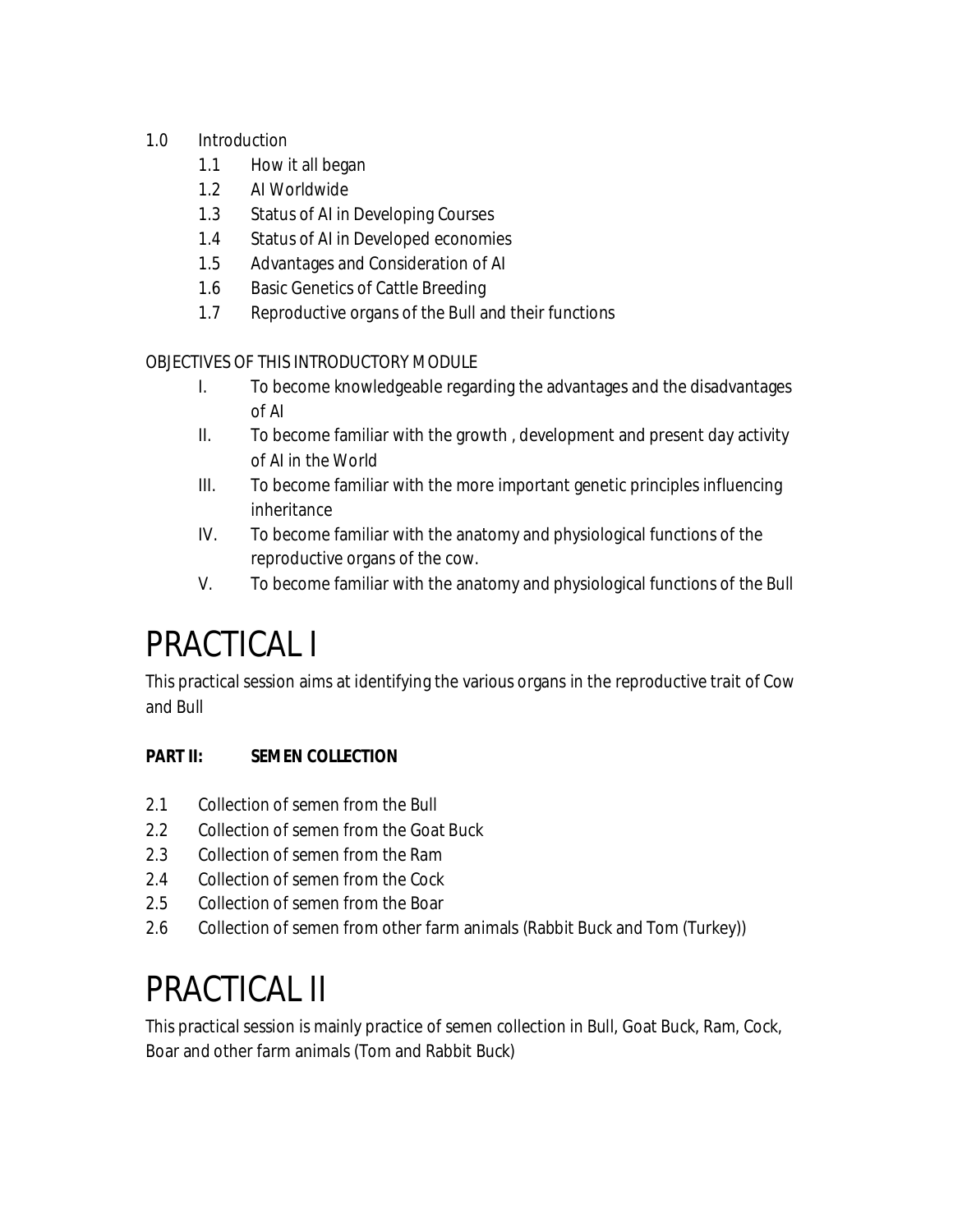#### OBJECTIVE OF PRACTICAL I & II

- $\triangleright$  To become familiar with the methods and equipments used in the collection of semen from the various species of farm animals
- $\triangleright$  To practice the proper method of semen collection from Bull, Buck, Boar, Cock e.t.c

#### **PART III: SEMEN EVALUATION**

3.1 Evaluation of semen: General Considerations

#### **Objective**

To understand the importance of evaluating semen quality in AI and to indicate certain evaluation

3.2 Evaluation of semen: Appearance and viability

#### **Objective**

To become familiar with appearance and viability characteristics of semen

3.3 Evaluation of semen: Enumeration of spermatozoa (Concentration)

#### **Objective**

To become familiar with the technique of enumerating spermatozoa in semen by use Of the haemocytometer and to understand the principles of other rapid methods of estimating sperm numbers

3.4 Evaluation of semen: Live-Dead (vital) Staining

#### **Objective**

To become familiar with the differential staining technique used to determine the percentage live sperm in semen

3.5 Evaluation of semen: Morphology

#### **Objective**

To gain understanding of the morphological assessment of sperm cells and obtain practice in preparing smears for examination

3.6 Evaluation of semen: Other measurements

#### **Objective**

To recognise other measures used to evaluate semen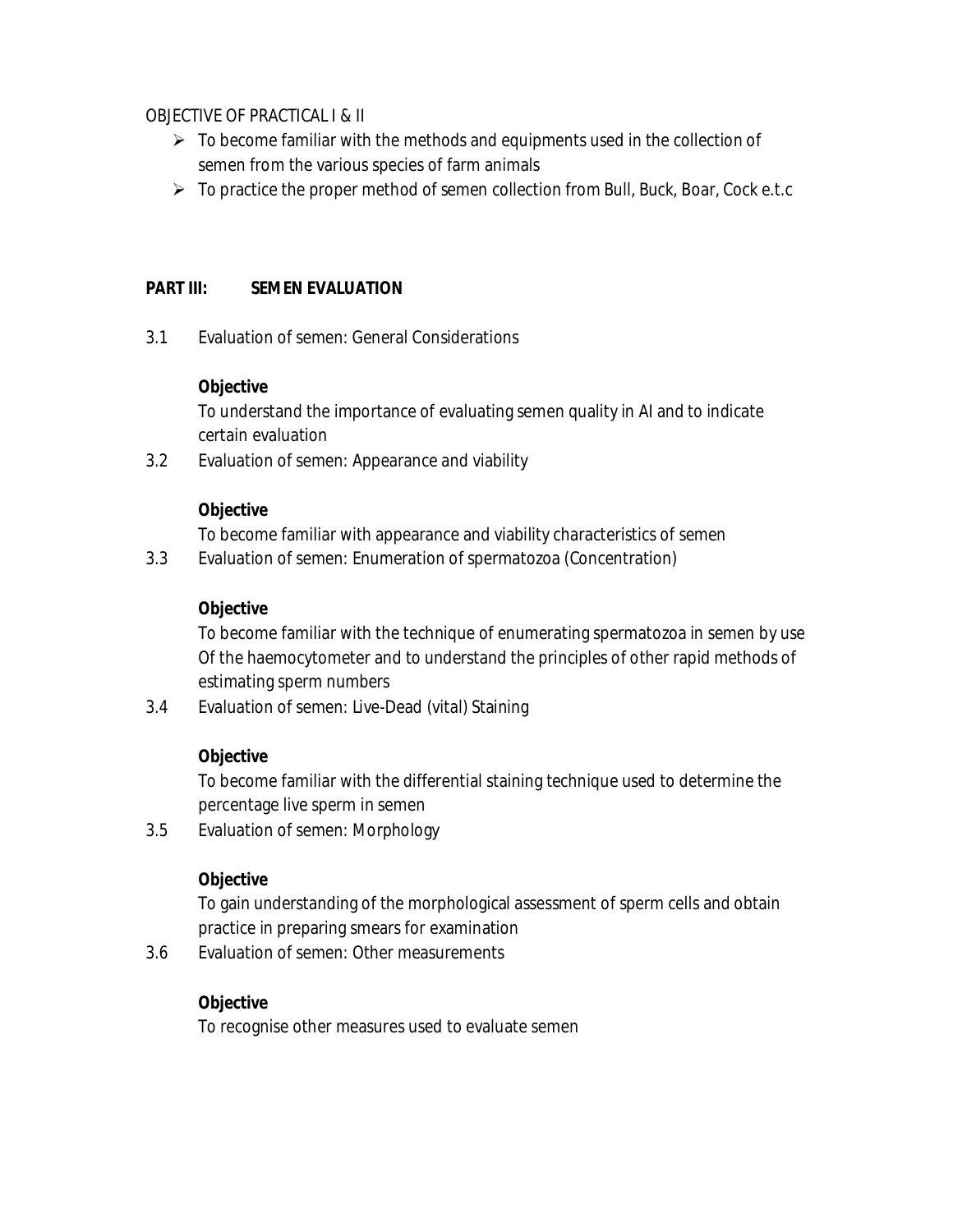# PRACTICAL III

This involves Practice on colour (appearance, enumeration, vital staining, morphology and other measurements

3.7 Extenders and Extension of semen

### **Objective**

To study the preparation of extenders and extension of semen

## PRACTICAL IV

This session involves preparation of extenders and extension of semen

|                 | Frozen semen; Cryogenic storage; Transportation; Handling                                                                                           |
|-----------------|-----------------------------------------------------------------------------------------------------------------------------------------------------|
|                 | <b>Objective</b><br>To become familiar with the processing and use of frozen semen, cryogenic<br>storage methods, transportation and semen handling |
| 3.9             | Custom freezing of semen                                                                                                                            |
|                 | <b>Objective</b><br>To become familiar with the custom freezing of semen                                                                            |
| <b>PART IV:</b> | <b>INSEMINATION: INSEMINATION TRAINING; PREGNANCY DETERMINATION</b><br><b>AND REPRODUCTION PROBLEMS</b>                                             |
|                 |                                                                                                                                                     |
| 4.1             | How to Inseminate Cattle: Techniques                                                                                                                |
|                 | <b>Objective</b><br>To learn the proper techniques and develop knowledge and skill in the<br>artificial Insemination of Cattle                      |
| 4.2             | Artificial Insemination of Beef Cattle; Controlled Oestrus: Beef and Dairy                                                                          |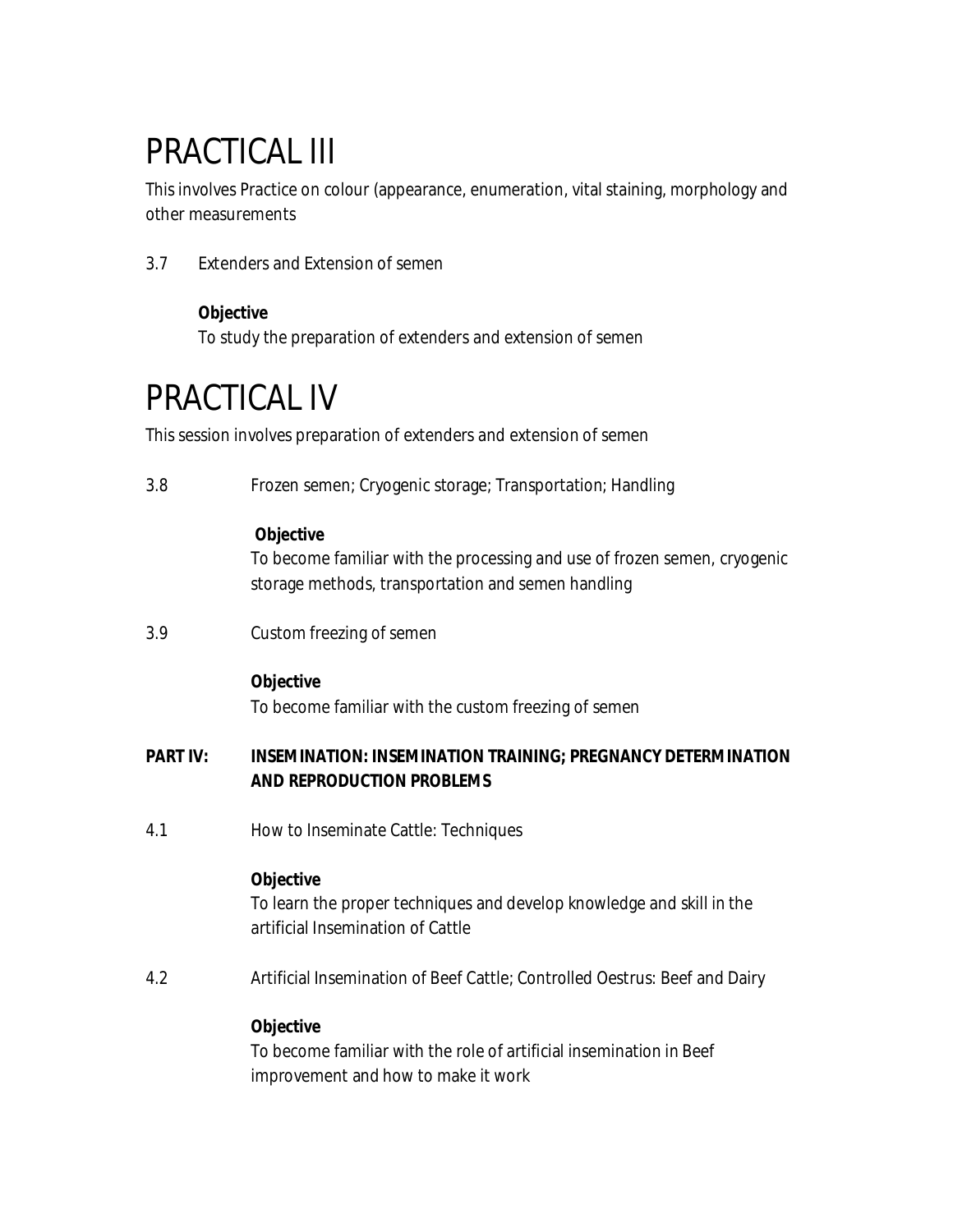4.2.2 Artificial Insemination of Sheep, Goat and Poultry: Techniques

#### **Objective**

To become familiar with the role of AI in species improvement

4.3 Direct Herd Service and Herdsman – Insemination Training

#### **Objective**

To become familiar with the importance of direct herd service, or "do it yourself" AI, and the necessity for adequate herdsmen – Inseminator training Courses

4.4 Pregnancy Determination in the Cow, Ewe, Doe, Sow and Bitch

#### **Objective**

To become familiar with the principles of pregnancy diagnosis in these species

4.5 Reproductive Efficiency: Breeding problems: Conception rates

#### **Objective**

To become familiar with factors that affect reproductive efficiency in Cattle, Sow e.t.c and consideration for improvement breeding efficiency

4.6 Embryo Transfer and Related Practices

### **Objective**

To become familiar with the technology, advantages and disadvantages of embryo transfer (ET); to review the progress been made and the biotechnology involved in splitting embryos, cloning and *In vitro* fertilization

### **PART IV: SIRE SELECTION**

5.1 Selection of Sire for AI use

#### **Objective**

To review considerations in the selection of dairy and beef bulls for Artificial insemination

5.2 Bull Management and Care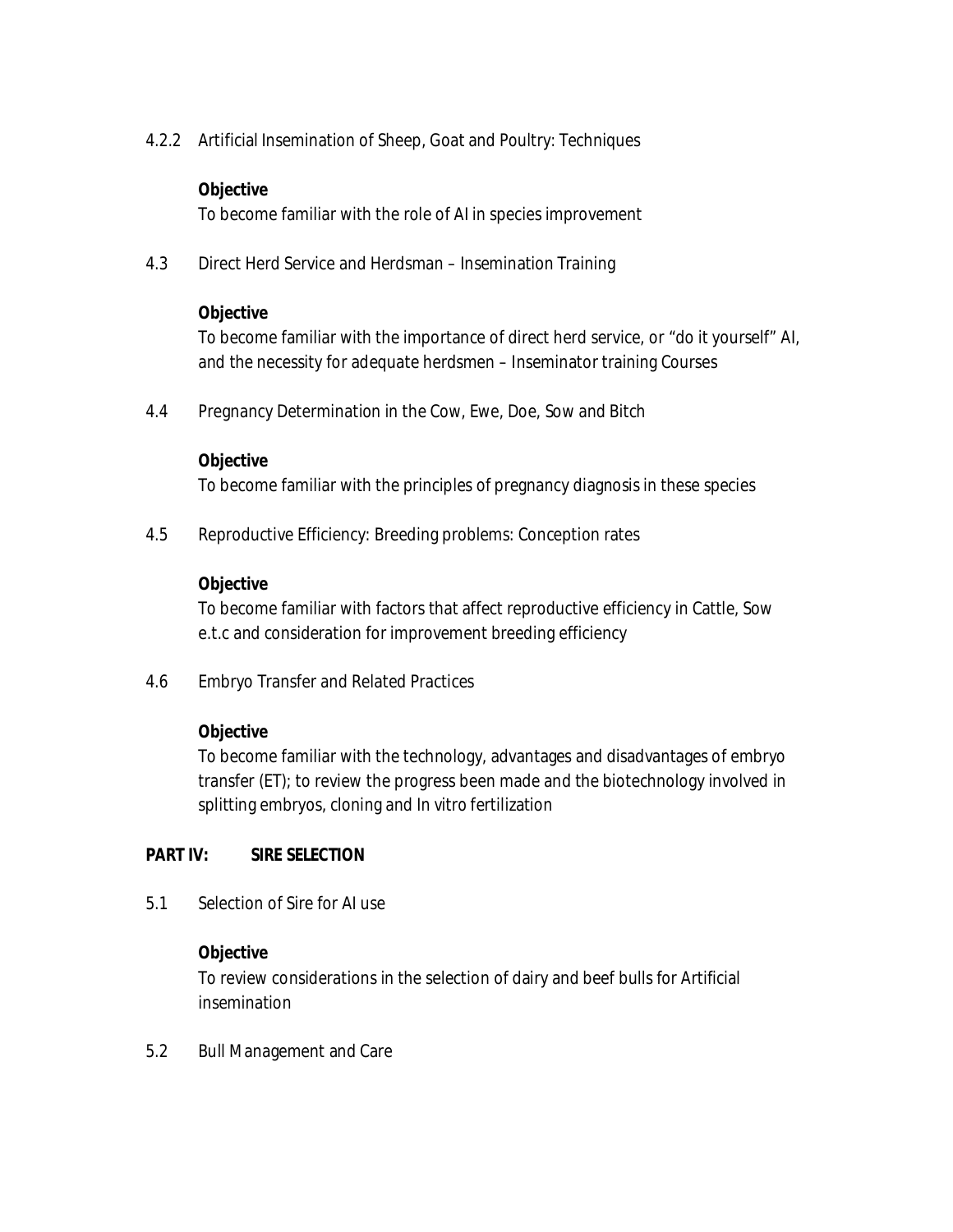#### **Objective**

To become familiar with some of the basic practices involved in the proper management of bulls used for artificial Insemination

5.3 Health Requirement for Sires in AI Use

#### **Objective**

To become familiar with the importance of using only health and disease free Sires for production of semen used for AI, the importance of proper hygiene in the collection and processing of semen, and the role of AI in controlling transmission of veneral disease in livestock

5.4 The AI Business-Organizations

#### **Objective**

To study the organization and conduct of AI and to become familiar with the operation of AI business

5.5 Records, Accounting, Regulations pertaining to Registered Cattle – Important concerns in operating an AI Business

#### **Objective**

To become familiar with the financial records, semen and laboratory records, regulations for registered cattle, and other records used in the conduct of an AI business

5.6 Career Opportunities in the AI Industry

#### **Objective**

To become familiar with the opportunities for a career in livestock improvement, the various positions in the expanding field of AI, and the qualifications for each

#### **PART VI: AI OR DAIRY GOATS AND OTHER FARM ANIMALS**

6.1 AI of Dairy Goats and Sheep

#### **Objective**

To become acquainted with the techniques and advantages of improving dairy goats and sheep